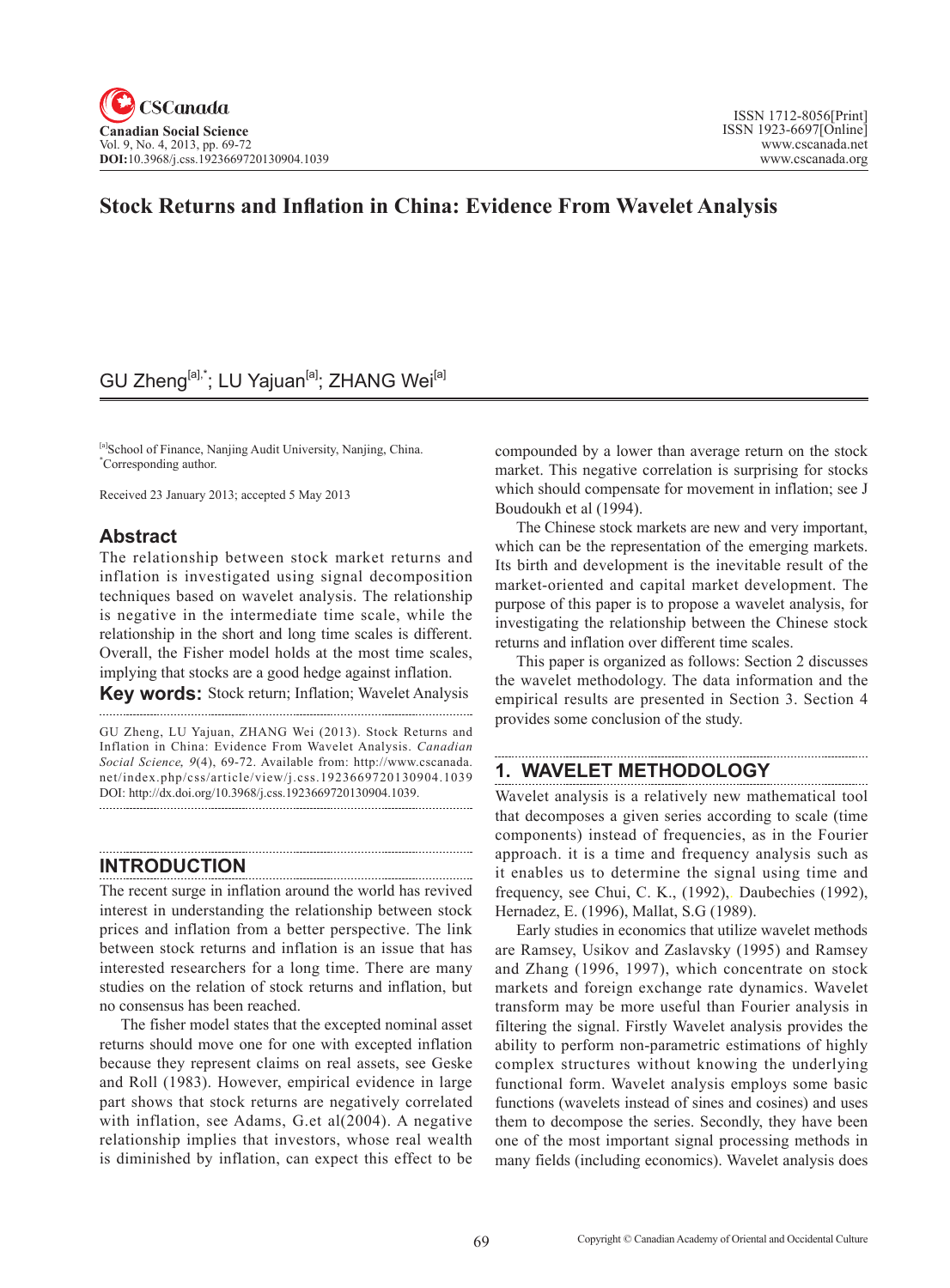not need any stationary assumption in order to decompose the series as the wavelets method acts locally in time and do not need stationary cyclical components.

Basic wavelets are characterized into father and mother wavelets

$$
\phi_{J,K} = 2^{-\frac{J}{2}} \phi(\frac{t - 2^{J} K}{2^{J}})
$$
\n(1)

 $\int \phi(t) dt = 1$ And  $\mu_{j,k} = 2^{-\frac{j}{2}} \psi\left(\frac{t-2^{j}k}{2^{j}}\right), j = 1,$  $\int \psi(t) dt = 0$  $\psi_{j,k} = 2^{-\frac{j}{2}} \psi(\frac{t-2^{j}k}{2^{j}}), j = 1, \cdots J$  (2)

 $\phi_{J,K}$  is the father wavelet and  $\psi_{j,k}$  is the mother wavelet. Father wavelets represent the smooth baseline trend, good at representing the smooth and low-frequency parts of a signal, whereas mother wavelets are used to describe all deviations from trends, good at representing the detailed and high-frequency parts of a signal.

There are several types of wavelet filters available, such as Haar (discrete), symmlets and coiflets (symmetric), daublets (asymmetric), etc., differing by the characteristics of the transfer function of the filter and by filter lengths. Given this family of basis functions, we can define a sequence of coefficients that represent the projections of the observed function onto the proposed basis when the length of the data, n is divisible by  $2^j$ . We define:

$$
s_{J,K} = \int f(t)\phi_{J,K}dt
$$
  
\n
$$
d_{j,k} = \int f(t)\psi_{J,k}dt
$$
\n(3)

Where  $S_{J,K}$  are the coefficients at the maximal scale for the father wavelet and  $d_{ik}$  are the micro coefficients obtained from the mother wavelet at all scales from 1 to the maximal scale. Given the coefficients the function, function  $f(t)$  can be represented by:

$$
f(t) = \sum_{k} s_{J,K} \phi_{J,K}(t) + \sum_{k} d_{J,K} \psi_{J,K}(t) + \cdots \sum_{k} d_{j,k} \psi_{j,k}(t) + \cdots \sum_{k} d_{1,K} \psi_{1,K}(t)
$$
\n(4)

Similarly,  $f(t)$  can be rewritten as:

$$
f(t) = S_{J} + D_{J} + D_{J-1} + \cdots + D_{1}
$$
\nwhere  
\n
$$
S_{J} = \sum_{k} s_{J,k} \phi_{J,k}(t) \qquad D_{j} = \sum_{k} d_{j,k} \psi_{j,k}(t)
$$
\n
$$
j = 1, \cdots, J
$$
\n(6)

The easiest way to visualize the above is to consider a sequence of topographical maps;  $S_J$  and each  $D_j$  are denominated the smooth and detail signals, respectively.

Equation 5 indicates that the complete function will be obtained by the multi-resolution of the signal. The approximation is called a multi-resolution decomposition (MRD).

One can also obtain less detailed representations by examining only:

$$
S_j = S_j + D_j + \dots + D_{j+1}
$$
 (7)

Daubechies (1992) has developed a family of compactly supported wavelet filters of different lengths. As allowing the most accurate alignment in time between wavelet coefficients at various scales and the original time series, It is useful in wavelet analysis of signal series. In most studies, Daubechies wavelet may be used.

#### **2. EMPIRICAL ANALYSIS**

There are two stock exchanges in China, the Shanghai Stock Exchange and Shenzhen Stock Exchange. The SSE Composite Index is an index of all stocks (A shares and B shares) that are traded at the Shanghai Stock Exchange. SSE Indices are all calculated using a Paasche weighted composite price index formula. This means that the index is based on a base period on a specific base day for its calculation. The base day for SSE Composite Index is December 19, 1990, and the base period is the total market capitalization of all stocks of that day. The Base Value is 100. The index was launched on July 15, 1991. The SSE index reflects the average of the listed company's stock price in the Shanghai stock market.

We collect the monthly closing prices of the SSE index from the wind Database. The period covers the time from September 29, 2006 to December 30, 2011.

Monthly logarithm return on the SSE index is calculated from the daily closing price.

$$
r_t = \ln(p_t / p_{t-1}) \tag{8}
$$

Where  $r_t$  denotes the monthly return and  $p_t$  is the closing price of the SSE index at time t .

The Consumer Price Indexes (CPI) program produces monthly data on changes in the prices paid by urban consumers for a representative basket of goods and services. It is one of several price indices calculated by most national statistical agencies. A CPI can be used to index (i.e., adjust for the effect of inflation) the real value of wages, salaries, pensions, for regulating prices and for deflating monetary magnitudes to show changes in real values. The monthly percentage change in a CPI is used as a measure of inflation. The data of CPI were collected from www.caixin.com. Table 1 reports the several summary statistics for the monthly data of nominal stock returns and inflation. Table 2 describes the correlation matrix of two variables.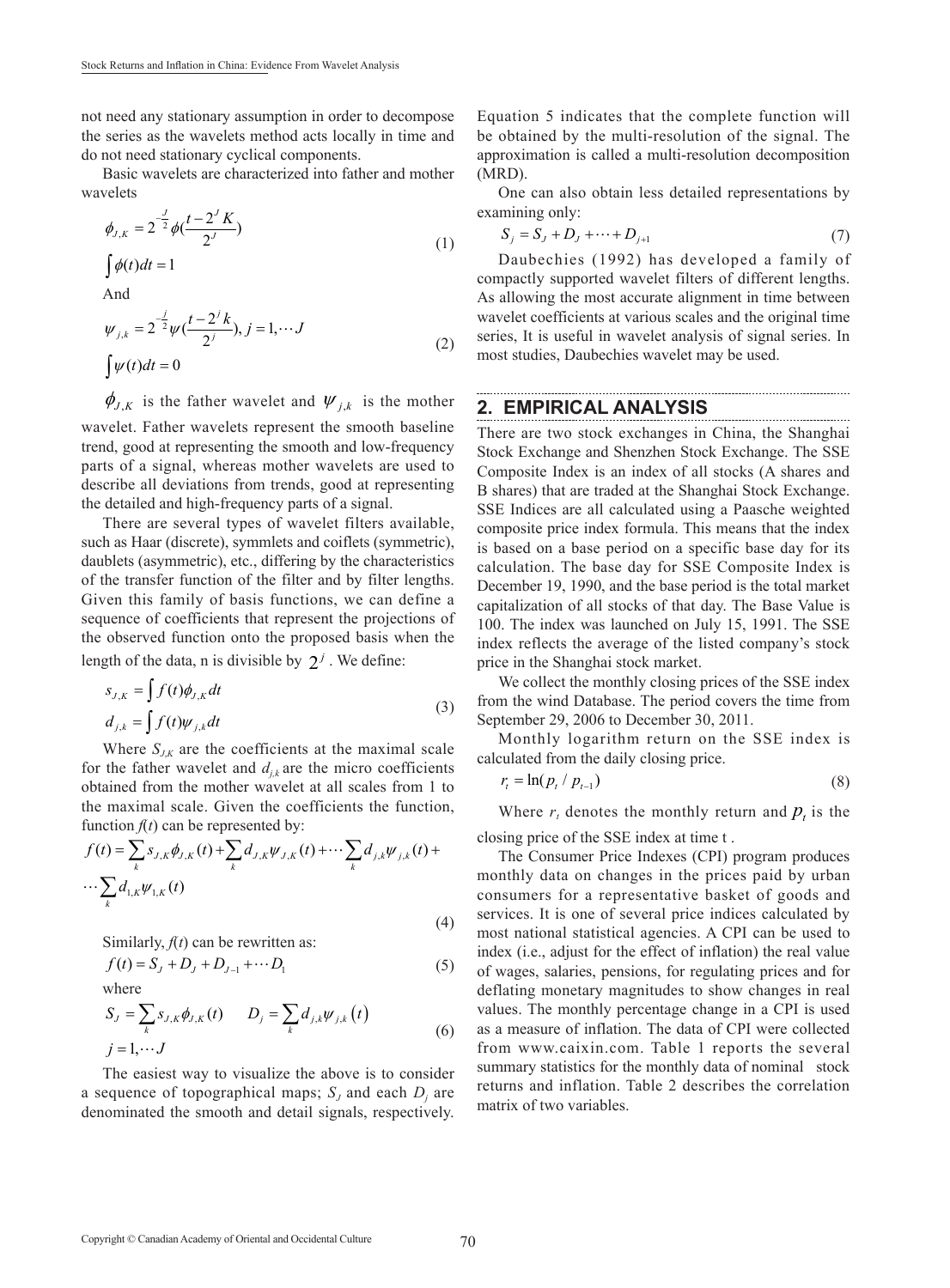**Table 1 Basic Statistics**

|                 | <b>Nominal stock returns</b> | <b>Inflation</b> |  |
|-----------------|------------------------------|------------------|--|
| Mean            | 0.004198                     | 0.003147         |  |
| Median          | 0.019649                     | 0.003000         |  |
| Maximum         | 0.242526                     | 0.026000         |  |
| Minimum         | $-0.282779$                  | $-0.008000$      |  |
| Std. Dev        | 0.106663                     | 0.006062         |  |
| <b>Skewness</b> | $-0.617688$                  | 0.808586         |  |
| Kurtosis        | 3.406392                     | 4.647999         |  |
| Jarque-Bera     | 4.510155                     | 14.21639         |  |
| Probability     | 0.104865                     | 0.000818         |  |
| <b>BDS</b>      | 0.4068                       | 0.4826           |  |

#### **Table 2 Correlation Matrix**

|                      | <b>Nominal stock return</b> | Inflation |
|----------------------|-----------------------------|-----------|
| Nominal stock return |                             | 0.813     |
| Inflation            | 0.813                       |           |

The values of kurtosis statistics are more large than those of normal distributions, so the distributions of returns are sharply peaked. The P-value of Jarque-Bera statistic is so small, which indicates the distributions of daily returns are evidently different from normal distribution. Table 1 also gives the BDS statistics values when the embedded dimension at 6. The positive values show all the data is nonlinear.

The Wavelet toolbox in Matlab is used as a standard tool for the process of wavelet decomposition. This step involves several different families of wavelets. In our case, the Daubechies' wavelets of order 4 outperform the other alternatives. A five level wavelet decomposition of the given times series is performed

$$
\bar{f}=s_5+d_1+\cdots d_5\tag{9}
$$

Figure 1 and Figure 2 illustrate the decomposition of original stock returns and CPI.



### **Figure 1**

**Five Level Decomposition of the Nominal Stock Return**



**Figure 2 Five Level Decomposition of the CPI**